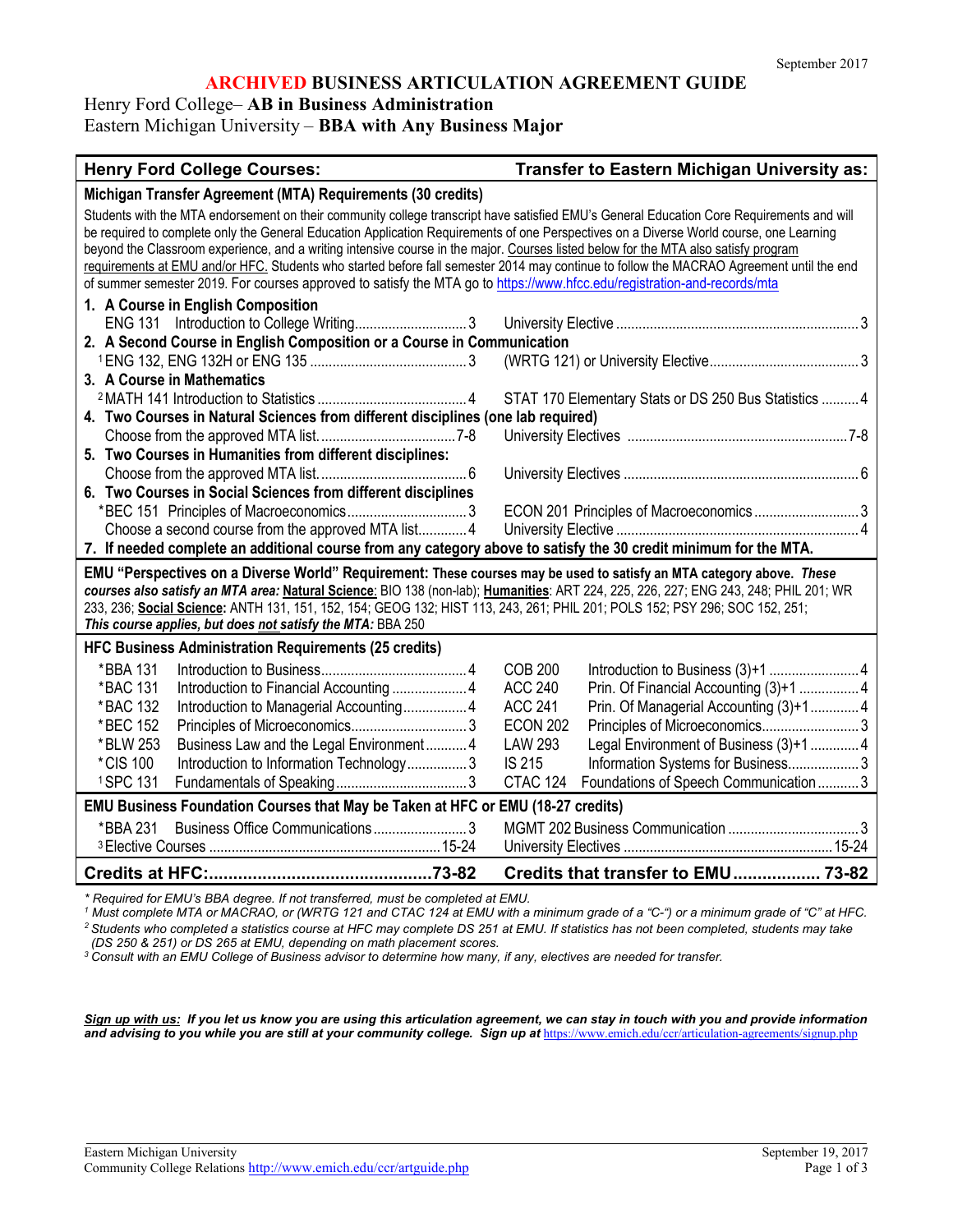## **ARCHIVED BUSINESS ARTICULATION AGREEMENT GUIDE**

Henry Ford College– **AB in Business Administration**

Eastern Michigan University – **BBA with Any Business Major**

| <b>Completion of EMU's BBA Program</b>                                                                                                                                                                                                                                                                                                                                                                                                                                                                                                                                                                                                                                                                                                                                                  |                                                                                                                                                                                                                                                                                                                                                                                                                                                                                                                                                                                                                                                                                                                                                                                                                                                                                                                                                                         |
|-----------------------------------------------------------------------------------------------------------------------------------------------------------------------------------------------------------------------------------------------------------------------------------------------------------------------------------------------------------------------------------------------------------------------------------------------------------------------------------------------------------------------------------------------------------------------------------------------------------------------------------------------------------------------------------------------------------------------------------------------------------------------------------------|-------------------------------------------------------------------------------------------------------------------------------------------------------------------------------------------------------------------------------------------------------------------------------------------------------------------------------------------------------------------------------------------------------------------------------------------------------------------------------------------------------------------------------------------------------------------------------------------------------------------------------------------------------------------------------------------------------------------------------------------------------------------------------------------------------------------------------------------------------------------------------------------------------------------------------------------------------------------------|
| $(42-51 \text{ credits})$<br><b>Major Requirements</b><br><b>Business Core (18 credits)</b><br><sup>1</sup> DS 251 Business Stats for Decision Making or (DS 265)3<br>MGMT 386 Organizational Behavior & Theory  3<br><b>Discipline Requirements (24-33 credits)</b><br>Students may choose any of the following areas to complete<br>discipline requirements:<br>Accounting, accounting information systems, computer<br>information systems, economics, entrepreneurship, general<br>business, marketing, management, finance, or supply chain<br>management. See the undergraduate catalog for discipline<br>requirements http://catalog.emich.edu/<br>Note: Each student must complete a writing intensive course<br>as part of the major. Consult your advisor for course options. | Sample Sequence for completing the program<br>Students following this agreement have the option of selecting<br>any of the following disciplines to complete the BBA:<br>accounting, accounting information systems, computer<br>information systems, economics, entrepreneurship, general<br>business, marketing, management, finance, or supply chain<br>management. The recommended course sequence for each<br>discipline can be obtained from the COB Advising Center.<br>http://www.emich.edu/cob/students/advisors/undergraduate.php<br>DS 265 or DS 251 must be completed in the first semester at EMU.<br><b>Fall Semester</b><br>$(15 \text{ credits})$<br>Winter Semester<br>Semester<br>Semester<br>Semester<br>Semester<br>Semester<br>Semester<br>Semester<br>Semester<br>Semester<br>Semester<br>Semester<br>Semester<br>Semester<br>Semester<br>Semester<br>Semester<br>Semester<br>Semester<br>Semester<br>Semester<br>Semes<br>$(15 \text{ credits})$ |
| <b>LBC Requirement</b><br>$(0-3 \text{ credits})$<br>One "Learning Beyond the Classroom" (LBC) experience or<br>noncredit experience must be completed at EMU. Consult<br>College of Business advisor for options.<br>Minimum Credits at EMU:  42-54<br>Transfer Credits from HFC  73-82<br>*Minimum Credits to Graduate:  124                                                                                                                                                                                                                                                                                                                                                                                                                                                          | <b>Summer Semester</b> Management of the Summer Semester<br>(12 credits)<br>MGMT 490 F, W, S, online, Concur Prereq: OM 374 3<br>OM 374 F, W, S, online, Prereq: DS 251 or DS 265  3<br>$(0-9 \text{ credits})$<br><b>Fall Semester</b>                                                                                                                                                                                                                                                                                                                                                                                                                                                                                                                                                                                                                                                                                                                                 |

*<sup>1</sup> Required Business foundation course. Must be completed before formal admission to the BBA program. Students who completed a statistics course at HFC may complete DS 251 at EMU. If statistics has not been transferred, students may take (STAT 170 or DS 250) and DS 251 or DS 265, depending on math placement scores. See page 3 for admission requirements.*

*\* The minimum credits required to graduate is 124 but the total will vary depending on the business discipline completed at EMU and the program completed at HFC. If enough credits are not transferred, additional credits will need to be completed at EMU to satisfy the minimum required for graduation.* 

*Note: Choosing electives wisely will increase your employment opportunities in a competitive job market. The College of Business Advisor will assist you in choosing a minor, or selecting courses in an area such as: world languages, manufacturing, apparel merchandising, health administration, hotel and restaurant management, political science/public administration, construction management, graphic design, professional writing, public relations, internships or cooperative education.*